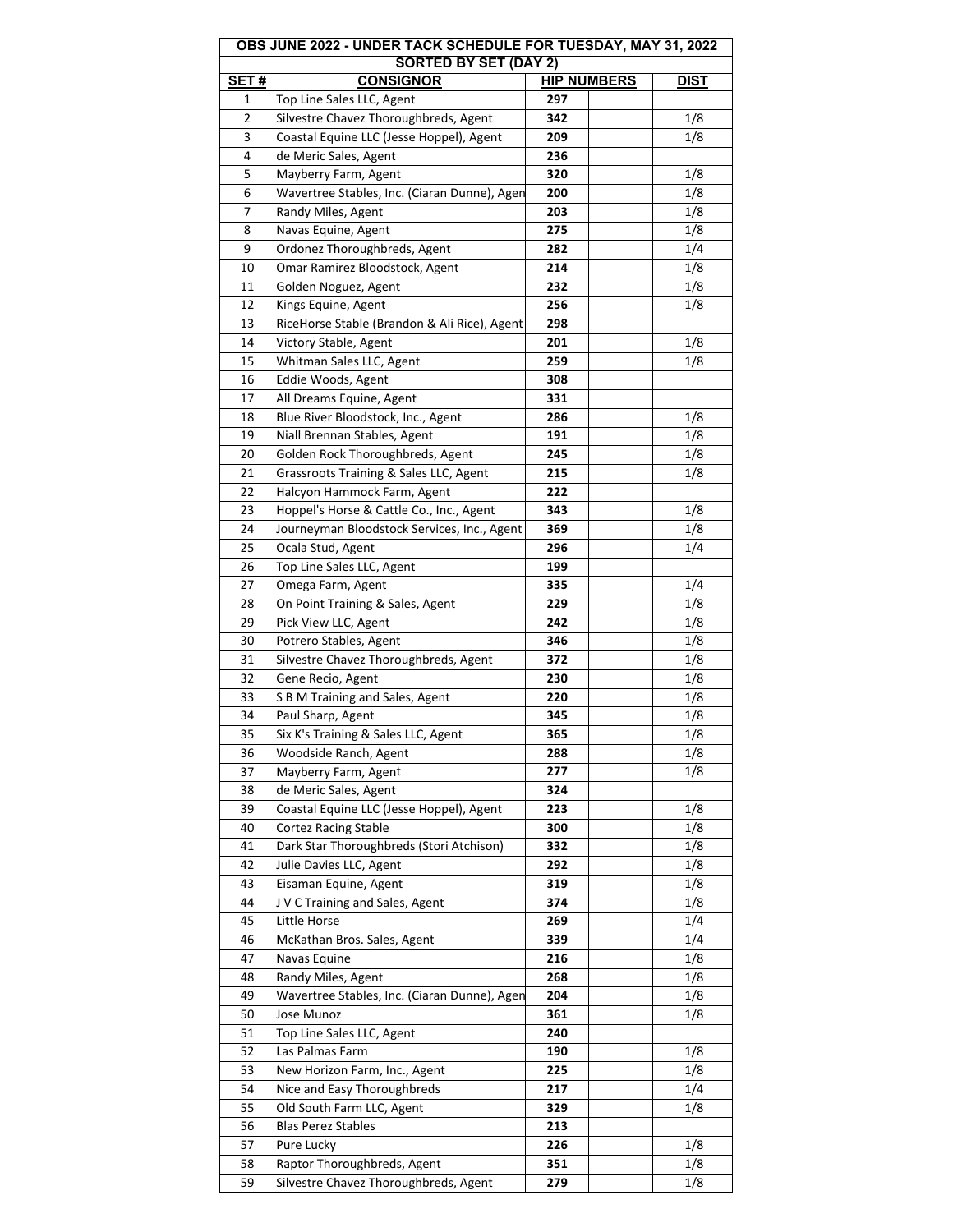|             | OBS JUNE 2022 - UNDER TACK SCHEDULE FOR TUESDAY, MAY 31, 2022 |                    |             |  |  |  |
|-------------|---------------------------------------------------------------|--------------------|-------------|--|--|--|
| <b>SET#</b> | <b>SORTED BY SET (DAY 2)</b><br><b>CONSIGNOR</b>              | <b>HIP NUMBERS</b> | <b>DIST</b> |  |  |  |
| 60          | Really and Truly Thoroughbreds                                | 266                | 1/8         |  |  |  |
| 61          | Kings Equine, Agent                                           | 278                | 1/8         |  |  |  |
| 62          |                                                               | 340                |             |  |  |  |
|             | Golden Noguez, Agent                                          |                    | 1/8         |  |  |  |
| 63          | Omar Ramirez Bloodstock, Agent                                | 197                | 1/8         |  |  |  |
| 64          | Ordonez Thoroughbreds, Agent                                  | 303                | 1/4         |  |  |  |
| 65          | Scanlon Training & Sales, Agent                               | 359                | 1/8         |  |  |  |
| 66          | Smokey Willow Farm                                            | 211                | 1/8         |  |  |  |
| 67          | Thorostock LLC, Agent                                         | 370                | 1/8         |  |  |  |
| 68          | Total Bloodstock, Agent                                       | 362                | 1/8         |  |  |  |
| 69          | Tradewinds Farm, Agent                                        | 363                | 1/8         |  |  |  |
| 70          | Coastal Equine LLC (Jesse Hoppel), Agent                      | 317                | 1/8         |  |  |  |
| 71          | de Meric Sales, Agent                                         | 284                |             |  |  |  |
| 72          | Mayberry Farm, Agent                                          | 258                | 1/8         |  |  |  |
| 73          | Universal Performance Horses                                  | 344                | 1/8         |  |  |  |
| 74          | Craig L. Wheeler, Agent                                       | 262                | 1/8         |  |  |  |
| 75          | White Lilac (Katie Miranda)                                   | 310                | 1/4         |  |  |  |
| 76          | Top Line Sales LLC, Agent                                     | 349                |             |  |  |  |
| 77          | Wildheart Thoroughbreds LLC                                   | 327                | 1/8         |  |  |  |
| 78          | A. G. Sales                                                   | 289                | 1/8         |  |  |  |
| 79          | Advanced Thoroughbreds LLC, Agent                             | 237                |             |  |  |  |
| 80          | AVP Training and Sales, Agent                                 | 305                | 1/8         |  |  |  |
| 81          | <b>Big Easy</b>                                               | 304                |             |  |  |  |
| 82          | <b>Blue Sapphire Stables</b>                                  | 287                | 1/4         |  |  |  |
| 83          | <b>Bold Arrow Thoroughbreds</b>                               | 267                | 1/8         |  |  |  |
| 84          | <b>Britton Peak</b>                                           | 261                | 1/8         |  |  |  |
| 85          | Britton Peak, Agent                                           | 188                | 1/8         |  |  |  |
| 86          | C & J Stable, Agent                                           | 239                | 1/8         |  |  |  |
| 87          | Centofanti Thoroughbreds, Agent                               | 233                | 1/8         |  |  |  |
| 88          | Silvestre Chavez Thoroughbreds, Agent                         | 248                | 1/8         |  |  |  |
| 89          | Wavertree Stables, Inc. (Ciaran Dunne), Agen                  | 205                | 1/8         |  |  |  |
| 90          | Randy Miles, Agent                                            | 238                | 1/8         |  |  |  |
| 91          | Navas Equine, Agent                                           | 347                | 1/8         |  |  |  |
| 92          | Blue River Bloodstock, Inc., Agent                            | 295                | 1/8         |  |  |  |
| 93          | All Dreams Equine, Agent                                      | 348                |             |  |  |  |
| 94          | Eddie Woods, Agent                                            | 235                |             |  |  |  |
| 95          | Whitman Sales LLC                                             | 330                | 1/8         |  |  |  |
| 96          | Victory Stable, Agent                                         | 280                | 1/8         |  |  |  |
| 97          | RiceHorse Stable (Brandon & Ali Rice), Agent                  | 357                |             |  |  |  |
| 98          | Journeyman Bloodstock Services, Inc., Agent                   | 271                | 1/8         |  |  |  |
| 99          | Hoppel's Horse & Cattle Co., Inc.                             | 224                | 1/8         |  |  |  |
| 100         | Top Line Sales LLC, Agent                                     | 322                |             |  |  |  |
| 101         | Halcyon Hammock Farm, Agent                                   | 265                |             |  |  |  |
| 102         | Grassroots Training & Sales LLC, Agent                        | 255                | 1/8         |  |  |  |
| 103         | Golden Rock Thoroughbreds, Agent                              | 234                | 1/8         |  |  |  |
| 104         |                                                               | 366                | 1/4         |  |  |  |
| 105         | Niall Brennan Stables, Agent                                  | 221                |             |  |  |  |
|             | Mayberry Farm, Agent                                          |                    | 1/8         |  |  |  |
| 106         | de Meric Sales, Agent                                         | 290                |             |  |  |  |
| 107         | Coastal Equine LLC (Jesse Hoppel), Agent                      | 193                | 1/8         |  |  |  |
| 108         | Classic Bloodstock LLC, Agent                                 | 311                | 1/8         |  |  |  |
| 109         | Peggy S. Dellheim LLC, Agent                                  | 231                | 1/4         |  |  |  |
| 110         | Bobby Dodd, Agent                                             | 195                |             |  |  |  |
| 111         | <b>Dynasty Thoroughbreds</b>                                  | 192                | 1/8         |  |  |  |
| 112         | Ordonez Thoroughbreds, Agent                                  | 263                | 1/4         |  |  |  |
| 113         | Omar Ramirez Bloodstock, Agent                                | 321                | 1/8         |  |  |  |
| 114         | Golden Noguez, Agent                                          | 353                | 1/8         |  |  |  |
| 115         | Kings Equine, Agent                                           | 285                | 1/8         |  |  |  |
| 116         | Empire Bloodstock LLC                                         | 341                | 1/8         |  |  |  |
| 117         | Silvestre Chavez Thoroughbreds, Agent                         | 333                | 1/8         |  |  |  |